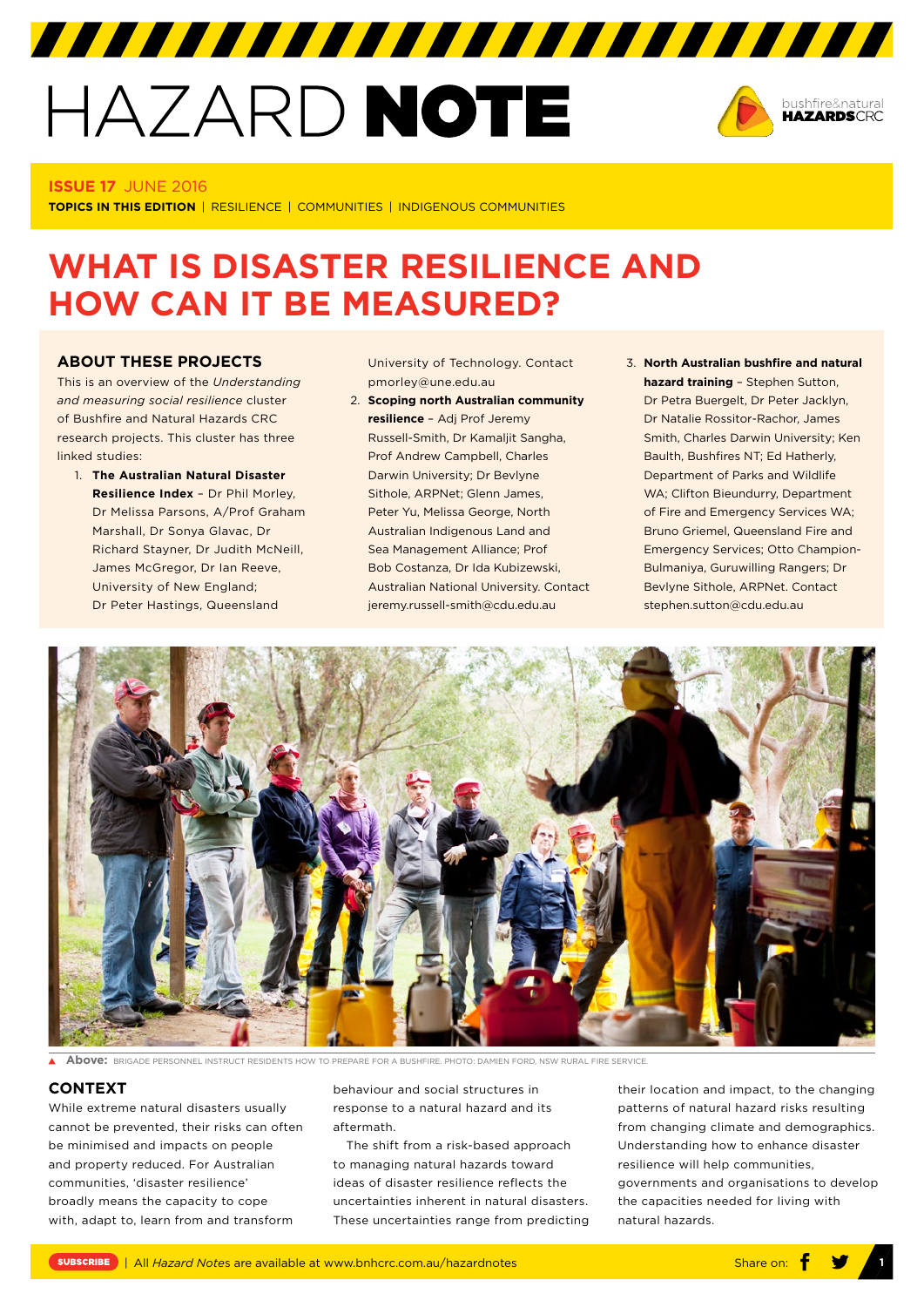

## **THE AUSTRALIAN NATURAL DISASTER RESILIENCE INDEX**

### **BACKGROUND**

Natural hazard management policy and program directions in Australia and internationally are increasingly being aligned to ideas of resilience. However, there is little consensus about how to measure or operationalise resilience in practice. Part of operationalising this in Australia involves assessing the current state of disaster resilience. The Australian Natural Disaster Resilience Index is designed to assess resilience to natural hazards nationwide with various inputs from macro-level policy, strategic planning, community planning and community engagement at national, state and local levels.

The Index will provide a tool for assessing the resilience of communities to natural hazards by first providing a snapshot of the current state of natural hazard resilience at a national scale. Secondly, it will be a layer of information for use in strategic policy development and planning. Its third function is to be a benchmark against which to assess future changes in resilience to natural hazards. The Index will also provide content for use in agency profiling, community engagement and information initiatives.

#### **RESEARCH ACTIVITY**

The project has published a conceptual framework that outlines the philosophy and structure of the Index. The framework defines the boundaries – the why, what and how – around the evidence that will be used to assess disaster resilience.

The Index assessment has a hierarchical structure. The first level comprises the coping and adaptive capacity dimensions

of disaster resilience. Below this are themes that express elements of coping or adaptive capacity (see figure below). Coping capacity has six themes that express the availability of resources and abilities to prepare for, absorb and recover from a natural hazard. The themes are:

- social character
- economic capital
- infrastructure and planning
- emergency services
- community capital
- information and engagement.

Adaptive capacity has two themes that express the processes that enable adjustment through learning, adaptation and transformation. They are:

- governance, policy and leadership
- community and social capital.

Each theme contains indicators that relate and combine to provide an indication of the resilience of an area for that theme. The Index is a top-down assessment of disaster resilience and uses existing data to evaluate the capacities for disaster resilience in Australia. Data sources include the Australian Bureau of Statistics. It is not a scorecard approach that uses local surveys, but a macrolevel, standardised reading of the state of disaster resilience in Australia based on coping and adaptive capacities.

#### **RESEARCH OUTCOMES**

Scheduled for release in 2018, the results will be freely available to download in the form of maps and reports that will span Australia. For any location, users will be able to drill down

Recent reports into disasters have identified that governments and communities share responsibility for preparing for emergencies. Developing disaster resilience is a vital aspect of this preparation.

Emergency services support communities by helping to build the knowledge, skills and importantly, protective behaviours that foster natural hazard resilience in communities. This involves highly complex forms of engagement based on extensive, community development-based research that includes psychology, physiology, knowledge exchange and information adoption.

This cluster of research will be advantageous in many ways and support federal, state and local governments and lead to an increase in shared responsibility and resilience across Australia. These projects particularly address the urgent need for culturally appropriate communication and engagement strategies, and training programs that suit the complex resilience challenges facing northern Australia. **– Suellen Flint, Director Community Engagement, Department of Fire and Emergency Services, WA**

at different spatial scales and determine various aspects of resilience for that specific area. This will allow the prioritisation of issues and areas. The Index and indicators will also be the basis of a state of disaster resilience report that will interpret the strengths and opportunities in disaster resilience

## **THE HIERARCHICAL STRUCTURE OF THE AUSTRALIAN NATURAL DISASTER RESILIENCE INDEX**

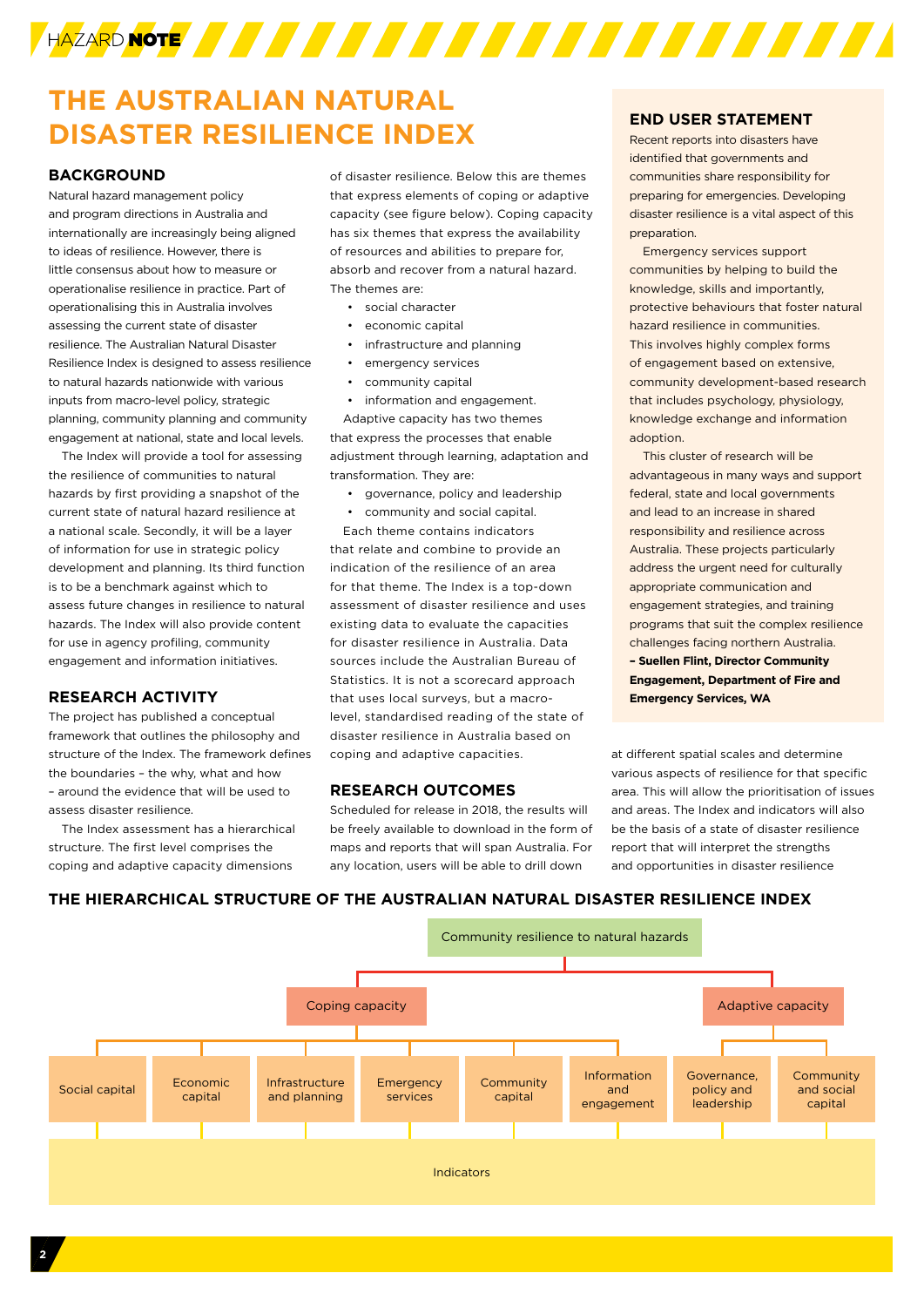

## **SCOPING NORTH AUSTRALIAN COMMUNITY RESILIENCE**

### **BACKGROUND**

Community resilience among Indigenous communities in remote areas is a complex and challenging concept. Nearly 45% of northern Australians in remote areas are Indigenous, with most of these residents living in communities that are susceptible to cyclones, floods and bushfires. Despite this, it has proven difficult to provide the communities with effective emergency services. Poor infrastructure, restricted communication services and economic opportunities, and at times problematic governance models have heightened residents' vulnerability to natural hazards. Many current government services struggle to deal effectively with natural hazards, now or in the foreseeable future. A key question for this project is: What service models can improve resilience in Australia's remote Indigenous north?

#### **RESEARCH ACTIVITY**

Two major desktop studies have been completed; a literature review on the current understanding of community resilience in northern Australia; and an asset mapping exercise in the Northern Territory communities of Gunbalanya and Ngukurr.

Participatory action research has also been undertaken in both communities through the Aboriginal Research Practitioners Network, which involves trained Indigenous researchers conducting interviews with local people, in the local language and with due attention given to local cultural sensitivities. Twenty-two researchers spread across two teams conducted field research for a total of 10 days. Researchers are currently analysing data from interviews with 194 residents.

Economic resilience is being assessed through developing culturally appropriate land and sea management economic opportunities, which in turn will build local community resilience. An initial assessment of payment for environmental service enterprise opportunities available at Gunbalanya, Ngukurr and surrounding outstations has been undertaken, and an initial assessment of the monetary value of tangible and intangible ecosystem services from the Indigenously-held Fish



**Above:** DR BEVLYNE SITHOLE BRIEFS THE ARRNET RESEARCH TEAM IN NGUKURR DHOTO: HMALAN HUNTER-XENIE, ARRNET

River Station in the NT. A detailed literature review on current uses of savanna lands and related economic returns has also been conducted. It is hoped the Fish River Station research will highlight the monetary value of ecosystem benefits to local Indigenous communities and provide an early template for similar studies.

#### **RESEARCH OUTCOMES**

The asset mapping study recorded 'hard' infrastructure, such as a community's essential physical assets, including transport/ mobility, communication, energy, water management and housing. It also mapped 'soft' infrastructure – all the institutions required to maintain the economic, health, and cultural and social standards of a community (including emergency services, social, economic and natural heritage). This mapping also accounts for resilience enablers (which strengthen community resilience) and potential threats.

The literature review identified information gaps relating to Indigenous perspectives on risk and hazards, as well as an understanding of the existing capacity of communities to respond to these hazards. It identified key enablers of community disaster resilience, including local/cultural knowledge and economic diversification, and highlighted land management activities in enabling resilience and considered the relationship between emergency management service providers and Indigenous communities. There also appears to be a

gap in translating strategies and policies for building community resilience into practical emergency response and recovery approaches and actions.

The participatory action research found that participants' stories about disasters related to local land features, such as rivers, and their vulnerability. Safety stories were connected to views about housing quality and infrastructure and, most of all, to the absence of people on country. Participants advocated strongly for returning people to country to strengthen connections and coping capabilities within families. Among the survey findings were that disasters further worsen the physical, spiritual and economic conditions of most Aboriginal households, and that only 46% of those surveyed knew that there was an emergency plan for their community, while only 15% had actually seen the emergency plan. A report detailing the key findings, and a preliminary set of recommendations and protocols for how remote Indigenous communities can be more effectively engaged in emergency management, will be available soon.

Both the participatory action research and the desktop studies highlight the significant gap between the roles and responsibilities of emergency service agencies on the one hand, with the expectations of community members on the other. A critical challenge for government authorities is to effectively engage with Indigenous community governance structures in order to develop mutually respectful partnerships.